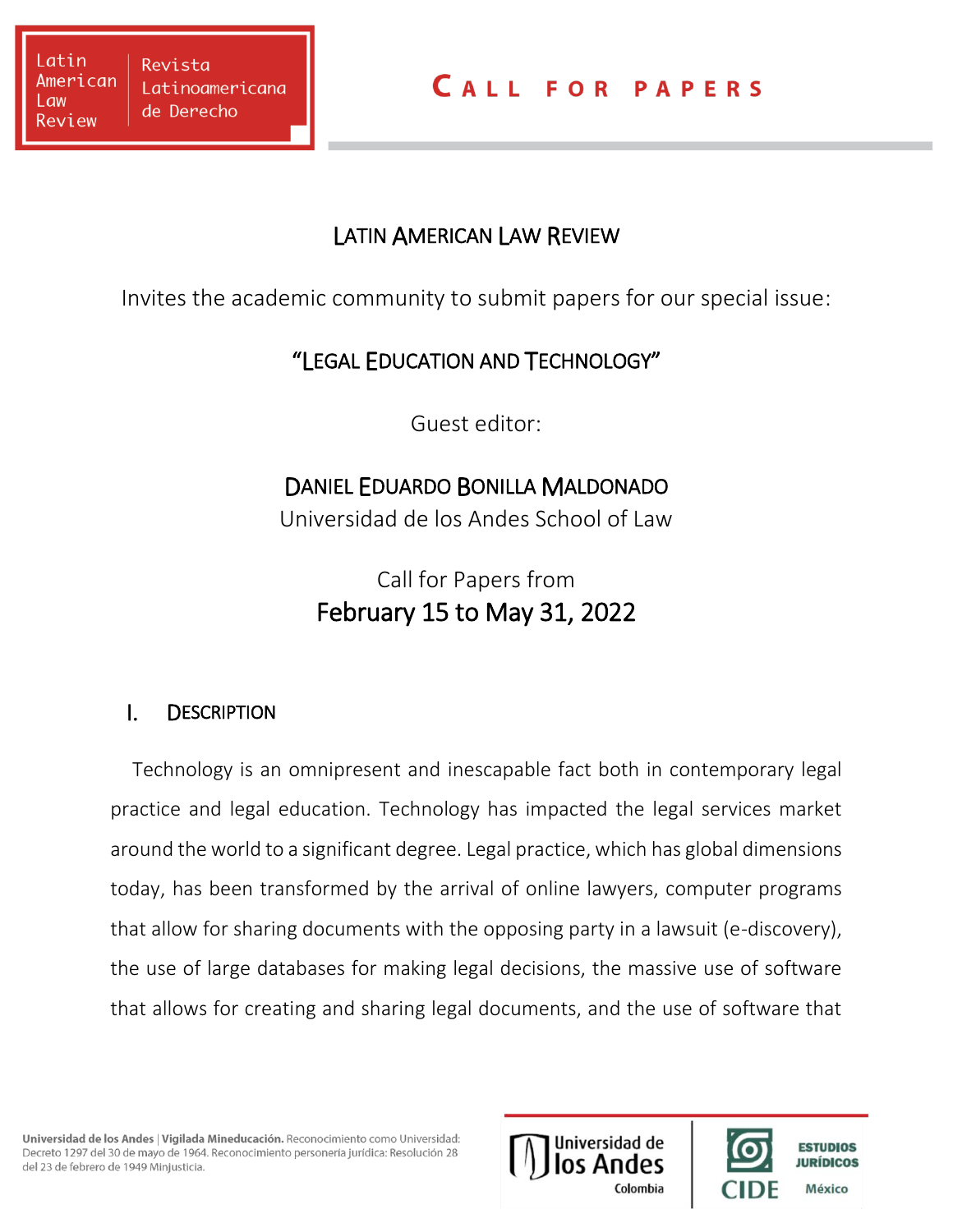#### **CALL FOR PAPERS**

allows for following legal proceedings or comparing and analyzing large quantities of legal documents. These technological innovations have made some aspects of legal services more efficient, more transparent, cheaper, and more accessible for citizens. Nevertheless, these same technological innovations also threaten to eliminate a significant number of legal jobs, generate risks related to the quality of legal services they provide, create new ethical challenges for lawyers, and obscure aspects of legal practice that have come to be controlled by algorithms that few people know, understand, and can transform, making legal services even more technical.

Legal education has also been impacted by technological innovation. Many law schools around the world have created, macro or micro programs for innovation in legal instruction through technology. In a large number of schools on five continents, tools like online courses, blended courses, interactive electronic case books, online platforms for evaluating students or sharing information between students and professors, integrating computers, cell phones, or clickers in class dynamics, antiplagiarism software, the use of videos in classes, and the use of software to measure professors' productivity and to evaluate students' perceptions of their courses have a greater or lesser presence. As a consequence, law schools are investing an increasing amount of financial resources into incorporating or developing these technological innovations in their educational practices. Likewise, law schools use these technological innovations to articulate a discourse that allows them to present themselves as avant-garde educational institutions, and thus compete more

Universidad de los Andes | Vigilada Mineducación. Reconocimiento como Universidad: Decreto 1297 del 30 de mayo de 1964. Reconocimiento personería jurídica: Resolución 28 del 23 de febrero de 1949 Minjusticia.



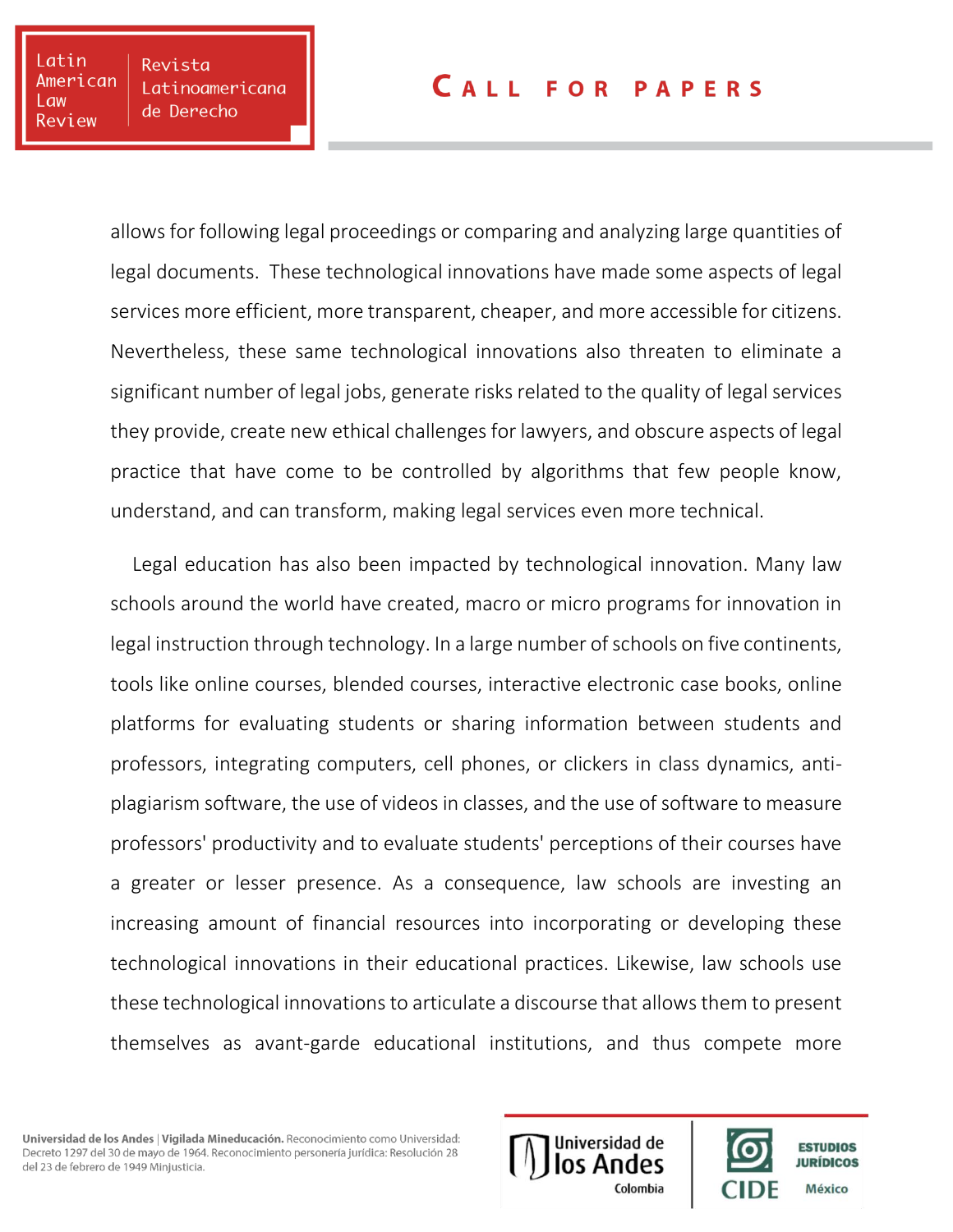#### **CALL FOR PAPERS**

effectively in the education market. The discursive or practical impact of technological innovations in legal education is so strong that law schools that do not incorporate these innovations are seen by the market (and by themselves) as obsolete institutions, institutions that have been left behind by the train of "modernity".

Paradoxically, in many law schools around the world there has not been enough reflection on these issues. There are not many books or articles that examine technological innovation and its relations with legal communities in regions such as Latin America, Europe, Asia, and Africa. This issue of LAR, therefore, has the objective of opening academic spaces to describe and critically examine the characteristics, effects and foundations of technological innovations that have impacted legal education. More precisely, this volume of LAR aims, on the one hand, to describe and examine the uses and impact that technology has had on legal education. On the other, to describe and examine the weaknesses and strengths of the arguments that promote technology in legal education.

#### II. EDITORIAL GUIDELINES

The articles submitted should not be in the process of being evaluated nor have publishing commitments with any other publication. Papers submitted for evaluation